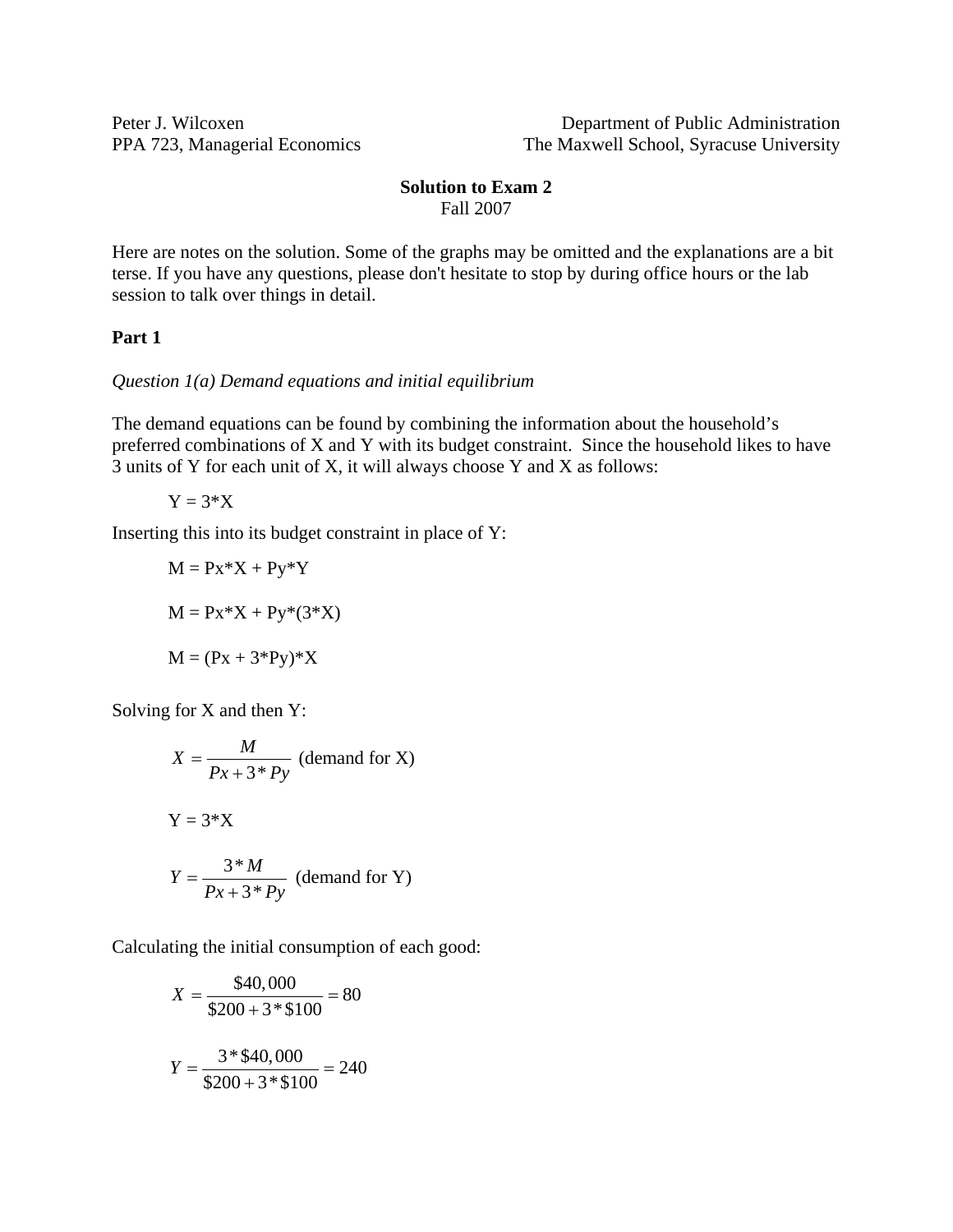Graphing the equilibrium:



Checking via the budget constraint:

 $M = $200*80 + $100*240 = $16,000 + $24,000 = $40,000$  (passes the check)

*Question 1(b) Effect of a reduction in the price of X* 

Calculating the new consumption of each good:

$$
X = \frac{$40,000}{$100 + 3* $100} = 100
$$

$$
Y = \frac{3* $40,000}{$100 + 3* $100} = 300
$$

Consumption of both goods rises: X increases by 20 and Y increases by 60.

Since the household has perfect complements preferences, the expenditure needed to return it to its original indifference curve can be found by computing the amount needed to purchase the original bundle  $(X=80, Y=240)$  at the new prices:

 $M3 = $100*80 + $100*240 = $32,000$ 

Computing the CV:

 $CV = M3 - M1 = $32,000 - $40,000 = - $8,000$ 

The CV is negative because the policy makes the household better off: returning it to the original IC would mean taking money away. Put another way, the policy makes households \$8,000 better off.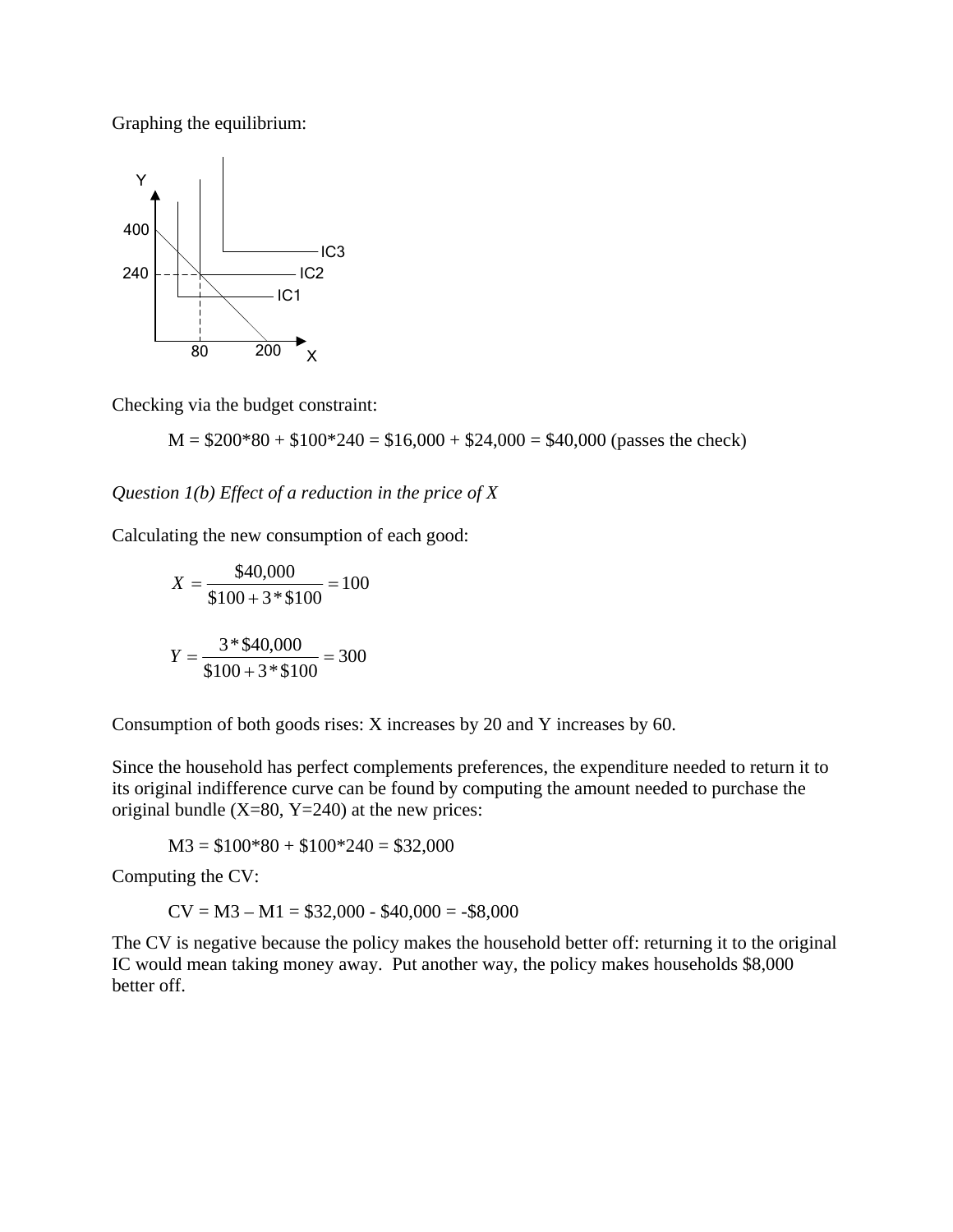Cash flow for the development costs (in millions):



Computing the PV:

$$
PV = \frac{40}{0.05} - \frac{(40/0.05)}{(1.05)^{20}}
$$

$$
PV = 800M - 301.5M = 498.5M
$$

Since there are 10,000 households and each gains \$8000 once the technology has been developed, the total benefits in each year from 21 onward are  $$8,000*10,000 = $80$ M. The cash flow (in millions) is thus:



Computing the PV in millions:

$$
PV = \frac{(80/0.05)}{(1.05)^{20}} = $603
$$

The NPV, in millions, is:

 $NPV = $603 - $498.5 = $104.5$ 

Since the NPV is positive, it would be a good idea to proceed with the project: it generates more than enough benefits to cover its costs.

## **Part 2**

The original equilibrium bundle will be:

$$
A = 0.2 * 1000 / 4 = 50
$$
  

$$
B = 0.8 * 1000 / 8 = 100
$$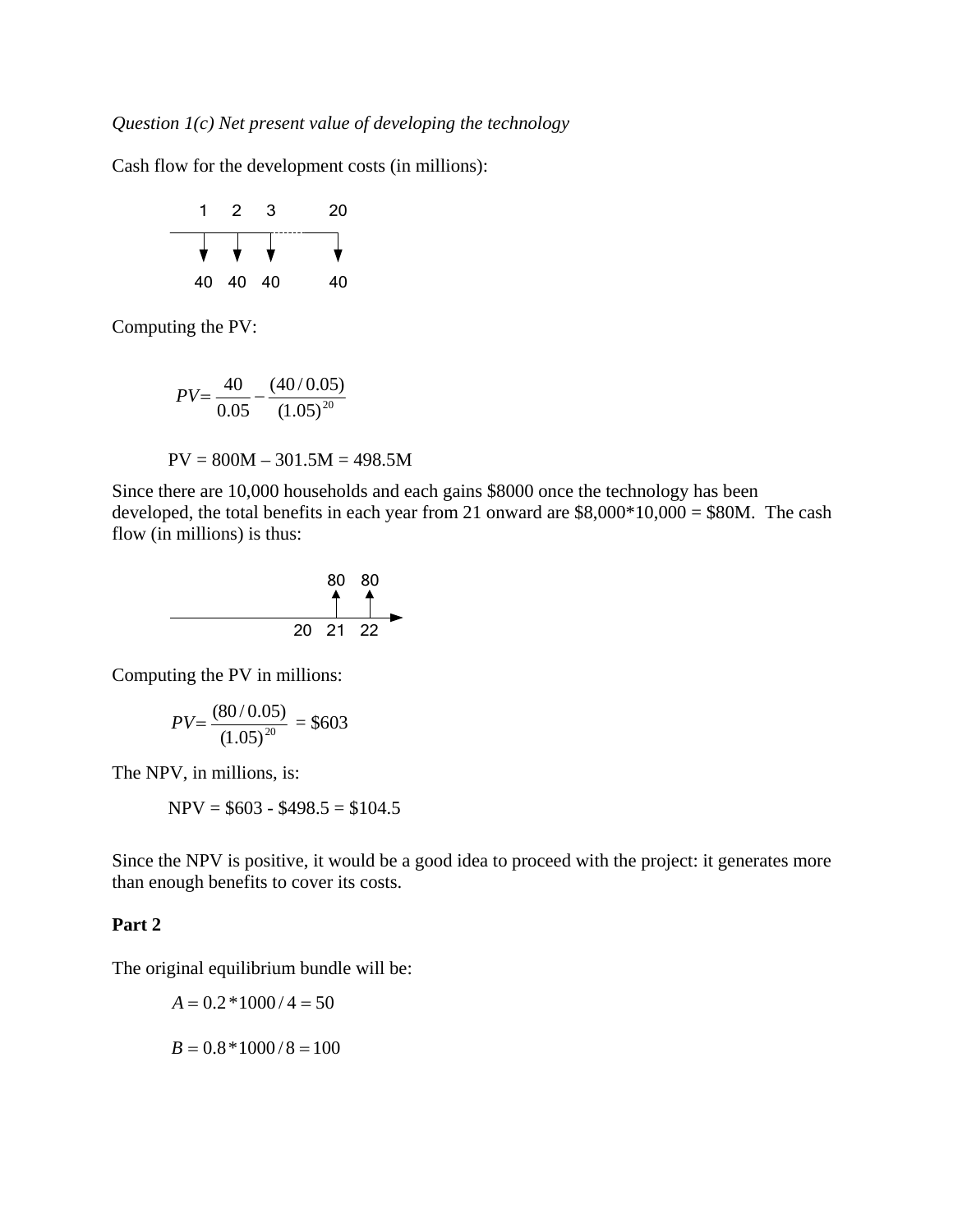The original utility will be needed for the CV calculation. Calculating it:

$$
U = (50)^{0.2} * (100)^{0.8} = 87.055
$$

After the taxes are imposed, the new equilibrium will be:

 $A = 0.2 * 1000 / 5 = 40$ 

 $B = 0.8 * 1000 / 10 = 80$ 

The revenue raised will be:

Revenue =  $$1*40 + $2*80 = $200$ 

The expenditure needed to reach the original IC at the new prices will be:

 $M3 = 87.055 * (55/0.2)^{0.2} (510/0.8)^{0.8} = $1250$ 

Computing the CV:

 $CV = M3 - M1 = $1250 - $1000 = $250$ 

The \$50 difference between the CV and the revenue is DWL.

#### **Part 3**

*Question 3(a) Present value of alternative policies* 

The cash flow and PV for renovation, in millions:

$$
\begin{array}{c|cc}\n1 & 2 & 3 & 10 \\
\hline\n\end{array}
$$
\n500 500 500 500 500

$$
PV = \frac{500}{0.05} - \frac{(500/0.05)}{(1.05)^{10}} = $3,861 \text{M or } $3.861 \text{B}
$$

Moving to a new city would involve two costs: \$2.5B up front and \$100M a year forever. Computing the PV of the \$100M:

 $PV = $100M/0.05 = $2B$ 

The total PV of moving is thus  $$2.5B + $2B = $4.5B$ .

Renovation is a better option: it saves \$4.5B - \$3.861B = \$639M.